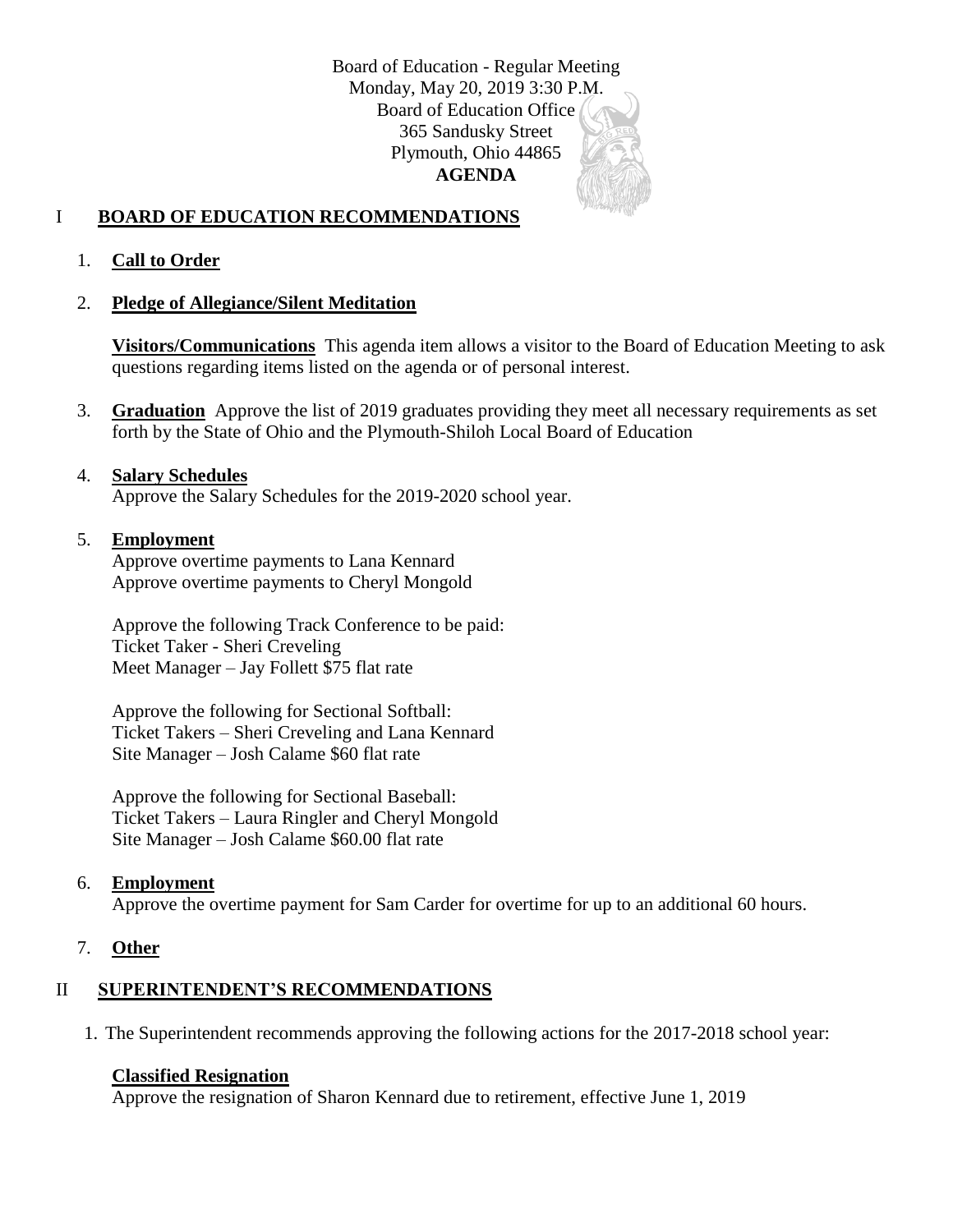#### **Severance**

Approve severance pay for Sharon Kennard, for her accumulated sick leave upon presentation of her proof of retirement and in accordance with Board Policy

# **Employment of Summer Help**

Approve the following individuals as summer help to be paid at the student summer maintenance rate Cody Elliott Gavin Dawson Zeb Finnegan Brayden Jones

# **Tutor**

Approve the following as  $3^{rd}$  grade reading tutors at a rate of \$22.00 per hour, on June  $17 - 27$ , 2019 from  $8:00 \text{ am} - 12:00 \text{ pm}$ .

Bonnie Stine, Jill Balas, Amy Shaffer, and Connor Nelson

# **Summer School**

Approve the Kick Start, K-3 Math and Reading Program. The program will run Monday, August 5<sup>th</sup> through Thursday, August  $15<sup>th</sup>$  from 8:00-12:00, at \$22 per hour with the following staff members: Sheri Creveling, Brianna Scherer, Nicole Carrier Jill Balas Bonnie Stine

# **Student Travel**

Approve our FFA chapter members to attend the Ohio FFA Camp in Carrollton, OH June 24-28

The Superintendent recommends approving the following actions for the 2019-2020 school year:

#### **Supplementals**

Jason Martin as the Art Club Advisor 12 years of experience Heather Burrer as Co-Middle School Student Council 5 years of experience Sarah Montgomery as Co-Middle School Student Council 5 years of experience Marla Reynolds as MS yearbook advisor 11 years of experience Diane Schwaner as MS Academic Challenge 3 years of experience Deb Rumery as MS Spelling Bee Advisor 20 years of experience Bonnie Stine as Co-Elementary yearbook advisor 1 years of experience Jill Balas as Co-Elementary yearbook advisor 1 years of experience Mark Genders as Head Football Coach 12 years of experience Aaron Weltlin as Assistant Varsity Football Coach 13 years of experience Jared Gurney as Assistant Varsity Football Coach 1 years of experience Mike Cline as Middle School Football Coach 3 years of experience Hannah Adams as H.S. Volleyball Coach 0 years of experience Jeff Calame as Varsity Boys Golf Coach 36 years of experience Jay Follett as Head Cross Country Coach 10 years of experience Dan Parrigan as Girls HS Varsity Basketball Coach 2 years of experience Jeremiah Balkin as HS Head Wrestling Coach 19 years of experience

# **Volunteers**

Approve Matt Anderson as Volunteer Cross Country Coach Approve Rob Detterman as Volunteer Football Coach

# **Administrative Contracts**

Approve Mark Gender's contract as Assistant High/Middle School Principal for a period of two (2) years, step 0, August 1, 2019 thru July 31, 2021.

Approve a one (1) year contract for Josh Calame as Athletic Director, August 1, 2019 thru July 31, 2020.